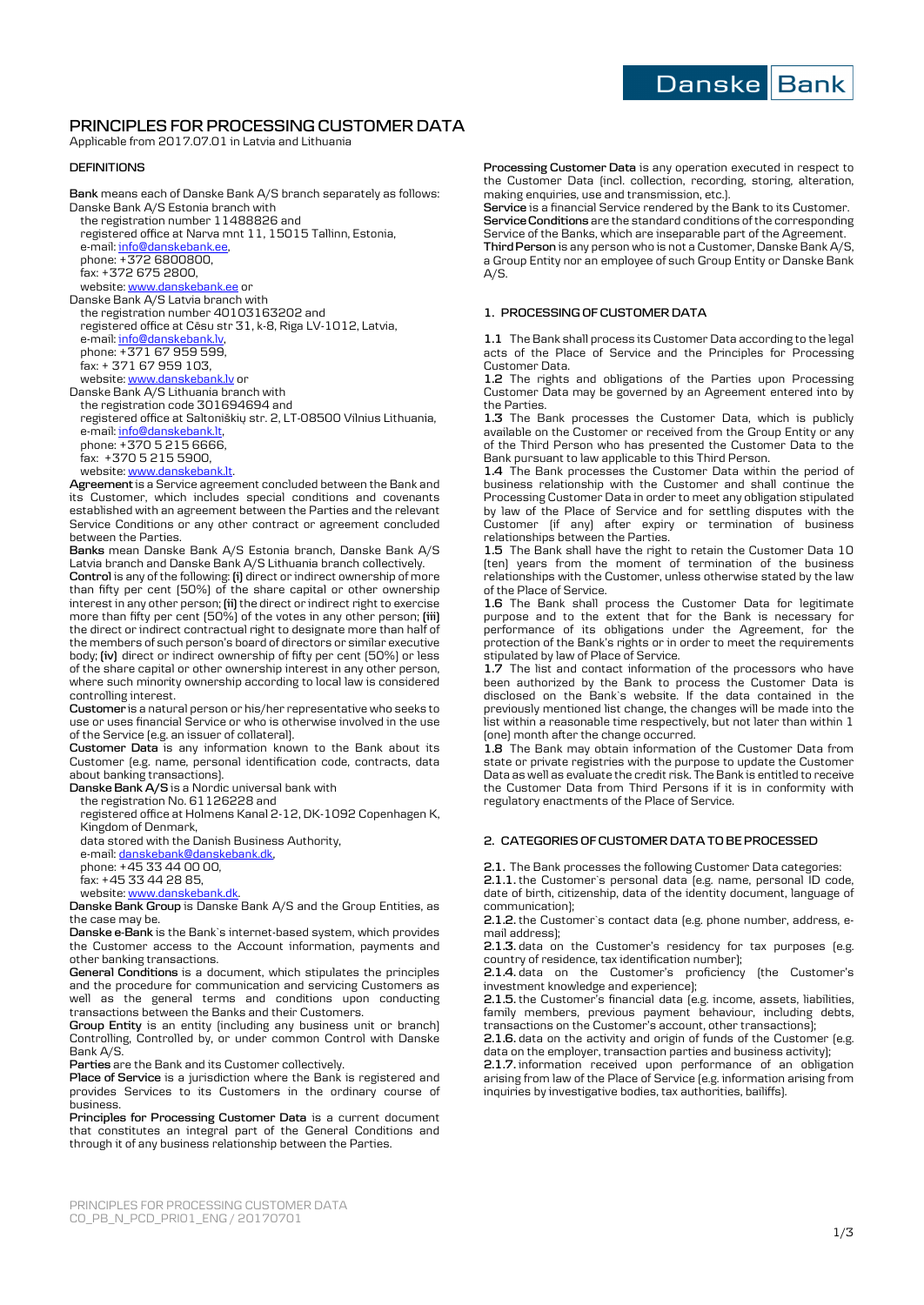Danske Bank

#### **3. PURPOSES AND OBJECTIVES OF PROCESSING CUSTOMER DATA**

**3.1.** The purposes and objectives of the Processing Customer Data are as follows:

**3.1.1.** for legal acts enforcement purposes (e.g. anti-money laundering purposes, a consumer credit contract purposes);

**3.1.2.** to enter into the Agreement and perform the concluded Agreement and to ensure its performance, assessment of the quality of execution of the Agreement, the Customer's solvency and financial risk assessment and debt management, including to:

**3.1.2.1.**decide whether and on what terms and conditions to provide the Service to the Customer (Processing Customer Data prior to entry into the Agreement);

**3.1.2.2.**administer the Agreement. For this, the Bank may verify the transactions and operations carried out based on the Agreement, update the data gathered from the Customer, prepare lists of the Customer Data, collect the debts;

**3.1.2.3.**assess the quality of Services provided to the Customer, including listen to voice recordings and conduct customer surveys;

**3.1.2.4.**analyse and forecast the Customer`s consumption habits in order to make special offers or ensure more suitable Service;

**3.1.2.5.**manage and mitigate risks and prepare reports;

**3.1.2.6.**protect its rights if these have been violated or disputed (e.g. to forward the data to a legal advisor of the Bank);

**3.1.3.** for the direct marketing purpose, including to:

**3.1.3.1.**offer Services and products of the Bank or any other Group Entity;

**3.1.3.2.**organize marketing campaigns, and offer also services of the Third Person;

**3.1.4.** for the Bank's operational risk and information management, including to:

**3.1.4.1.**assess the proficiency of the Customer by using the collected personal data and financial information;

**3.1.4.2.**fulfil the requirements necessary for managing and mitigating risks;

**3.1.4.3.**organize statistical researches and analyses on the market shares and other financial indicators of customer groups, products and services;

**3.1.4.4.**fulfil the prudential norms, including capital and liquidity requirements, applicable to the Danske Bank Group;

**3.1.4.5.**mediate information to the Customer about the valid Agreements concluded with the Bank or with any other Group Entity or with Danske Bank A/S;

**3.1.4.6.**develop and implement the Danske Bank Group-wide information systems;

**3.1.5.** to ensure security of the Bank and the Bank's Customers assets (video surveillance).

# **4. PROCESSING CUSTOMER DATA PURSUANT TO LAW**

**4.1.** The Bank processes the Customer Data for the purpose of fulfilling the tasks and exercising the rights stipulated by law of the Place of Service without a consent of the Customer to:

**4.1.1.** a court in the cases and in the procedure prescribed by laws governing the respective court proceedings;

**4.1.2.** a pre-trial investigation authority and prosecutor's office if a criminal proceeding is commenced, including on the basis of a request for legal assistance received from a foreign state pursuant to the procedure provided for in a treaty or for the performance of a duty provided for in the European Union law, for the performance of the cooperation agreement of an international convention or other treaty or the police or other similar competent authority of the Place of Service;

**4.1.3.** a tax and customs authority (in Estonia Maksu- ja Tolliamet; in Latvia Valsts ieņemumu dienests; in Lithuania (State Tax Inspectorate Under the Ministry of Finance of the Republic of Lithuania/Valstybinė mokesčių inspekcija prie Lietuvos Respublikos finansų ministerijos and Customs Department Under the Ministry of Finance of the Republic of Lithuania/ Muitinės departamentas prie Lietuvos Respublikos finansų ministerijos) a Customer`s name, address, account number, account balance, tax residence, tax identification number, etc. in order to exchange and automatically forward tax related information;

**4.1.4.** Danske Bank A/S that needs the data for the preparation of consolidated reports;

**4.1.5.** a Group Entity or to other credit institutions who needs the Customer Data concerning the history of performance of payment obligations of a Customer for calculation of the capital requirement

for credit risk and implementation of the principle of responsible lending;

**4.1.6.** the Group Entity who needs the Customer Data for the application of the diligence measures provided for in the money laundering and terrorist financing prevention pursuant to law of the Place of Service;

**4.1.7.** any other person or authority stated by law of the Place of Service.

#### **5. PROCESSING OF CUSTOMER DATA IN ORDER TO PERFORM OR ENSURE PERFORMANCE OF AGREEMENT**

**5.1.** The Customer agrees that the Bank may process the Customer Data to perform or ensure the performance of the Agreement, including forwarding the Customer Data to the following Third Persons:

**5.1.1.** a person and organization (such as a payment intermediary, correspondent banks, issuer of e-invoices, international card organization, administrator of ATMs, insurance provider, notary, provider of surety and guarantee, pledgee, operator of trading venue and settlement system, translation, printing, communication, and postal service provider, etc.) involved in the performance of the Agreement;

**5.1.2.** a payment Service provider, including to SWIFT (Society for Worldwide Interbank Financial Telecommunication, www.swift.com), involved in the fulfilment of the bank transaction (payments, securities transactions, etc.), whereas:

**5.1.2.1.**a payment Service provider, involved in the fulfilment of bank transactions may be located also in a country with inadequate data protection level (i.e. a country, which has not joined the EEA Agreement and which the European Commission has not included in the list of countries with adequate level of data protection); accordingly, the Bank cannot ensure that the Customer Data is processed pursuant to the same requirements as in an EU member state or in another country with adequate level of data protection;

**5.1.2.2.**a payment Service provider related to the bank transaction or SWIFT may be obliged to disclose the data of the bank transaction and the related Customer Data to the authorized state authority of the respective country of location, in cases as prescribed in the legislation of the country of location, above all for the purposes of enabling administration of taxes and preventing terrorist financing and money laundering;

**5.1.3.** a state registrar (such as the commercial register, population register, credit register, etc.) if it is necessary to verify the accuracy of credit data and documents presented to the Bank and ensure their timeliness or a private payment defaults registrar if the Customer has failed to duly perform any financial obligation to the Bank;

**5.1.4.** a person providing services to the Bank (such as IT service provider, Customer survey provider, legal adviser, etc.);

**5.1.5.** a local or a foreign credit and financial institutions in response to their inquiries, the purpose of which is to collect information on the Customer, in order to assess the Customer's reliability and prevent terrorist financing and money laundering;

**5.1.6.** a new creditor in the case that the right of claim is assigned to the new creditor or to the Third Person who is related to the assumption of the Agreement;

**5.1.7.** any other Group Entity or Danske Bank A/S.

## **6. PROCESSING CUSTOMER DATA IN DIRECT MARKETING**

#### **6.1.** The Bank processes the Customer Data upon the Customer's consent in order to:

**6.1.1.** conduct marketing campaigns, offer and advertise to the Customer all Services of the Bank and/or services of the other Group Entities; including the Bank may for that purpose make inquiries from registers and data registries and forward the Customer Data to any other Group Entity ;

**6.1.2.** offer and advertise the products or services of a contractual partner of the Bank.

**6.2.** The Customer may withdraw the consent mentioned in clause 6 of this document, as well as to refuse the advertisements and offers at any time by informing the Bank in writing for that purpose make inquiries from registers hereof.